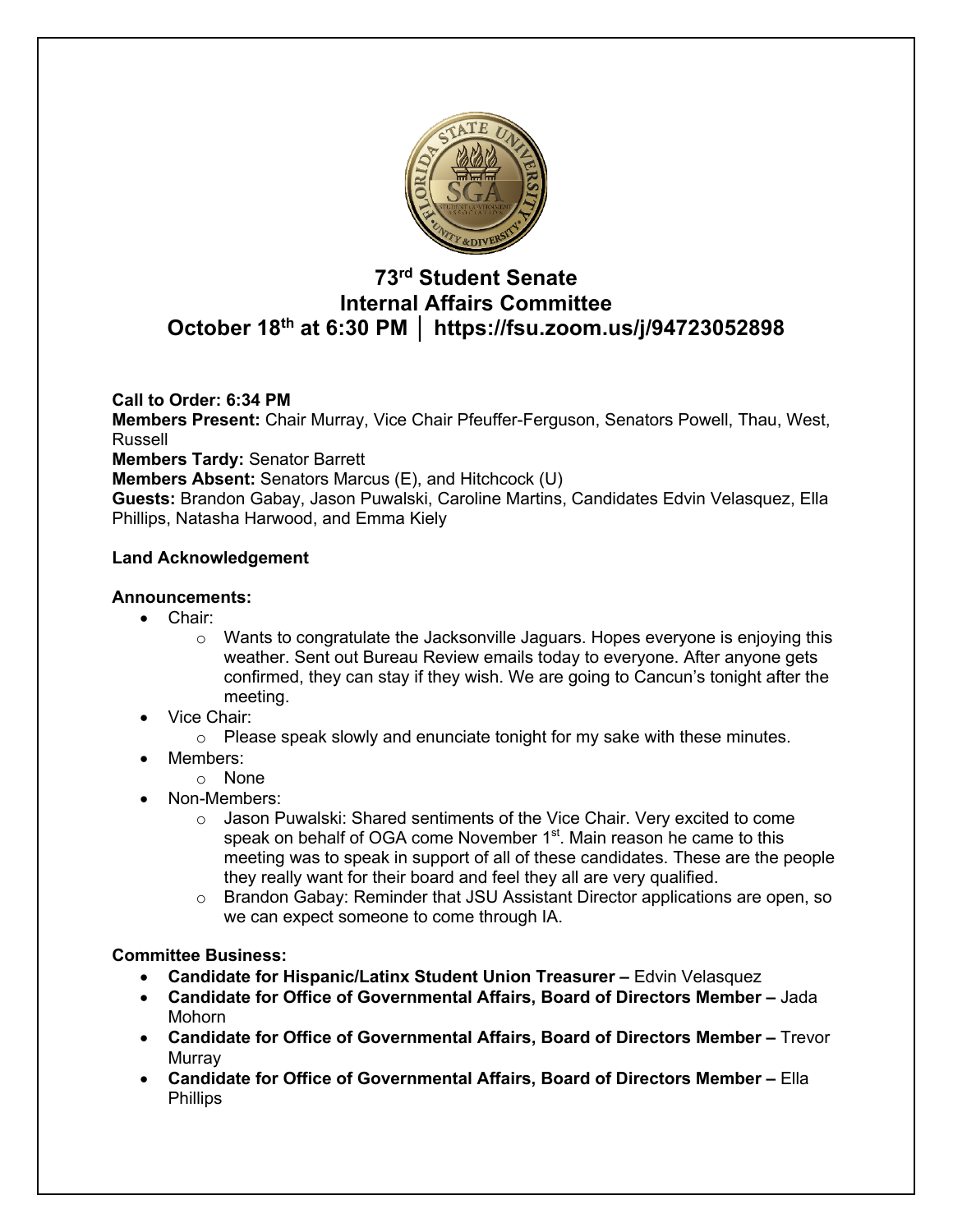- **Candidate for Office of Governmental Affairs, Board of Directors Member –** Natasha Harwood
- **Candidate for Office of Governmental Affairs, Board of Directors Member –** Emma Kiely
- **Candidate for Student Council for Undergraduate Research and Creativity, Assistant Director and Chair of the Undergraduate Research Ambassadors –** John Massa

## **Old Business:**

- **Candidate for Confirmation: Edvin Velasquez – Hispanic/Latinx Student Union Treasurer**
	- Opening Statement:
		- Wants to start off by thanking everyone for their time. Uses he/him pronouns and is a senior here at Florida State. Through his years, he has been able to accumulate some experience. Wants to make an impact for this community. Coming to this campus was a huge step out of his comfort zone. If given this opportunity, wants to use his experience and knowledge to serve this community as good as possible. Is in two other organizations that are affiliated with HLSU. Discussed his experience in these two organizations. Wants to use his Microsoft Office certification skills to keep everything organized and plan events for the organization. Wants to use these funds to uplift the cultural experiences that HLSU has to offer.
		- Candidate yields with 6 seconds remaining.
	- Technical Non-Debatable Questions:
		- Vice Chair Pfeuffer-Ferguson: Are you financially certified for this fiscal year?
			- Candidate: Yes I am
	- General Round of Questioning:
		- Vice Chair: Pertaining to the goals you talked about, what are some avenues you plan on using this year to accomplish said goals?
			- Candidate: I am specifically interested in financial literacy, so I want to plan events surrounding that.
		- Chair Murray: Have you received any specialty training such as Green Dot training?
			- Candidate: Yes, I have undergone Green Dot training.
	- Closing Statement:
		- I am excited to serve the Hispanic/Latinx community.
	- Senator West moves to enter round-table discussion; Vice Chair Pfeuffer-**Ferguson seconds**
	- Round-Table Discussion:
		- Vice Chair Pfeuffer-Ferguson: I feel he has enough experience especially with his certifications to properly serve this community on campus.
	- **Senator West moves to call the question; Vice Chair Pfeuffer-Ferguson seconds**
	- Vote:
		- Yes: 3 Senators West, Thau, and Vice Chair Pfeuffer-Ferguson
		- $\blacksquare$  No: 0
		- Abstain: 0
	- **RESULT: CANDIDATE VELASQUEZ PASSES**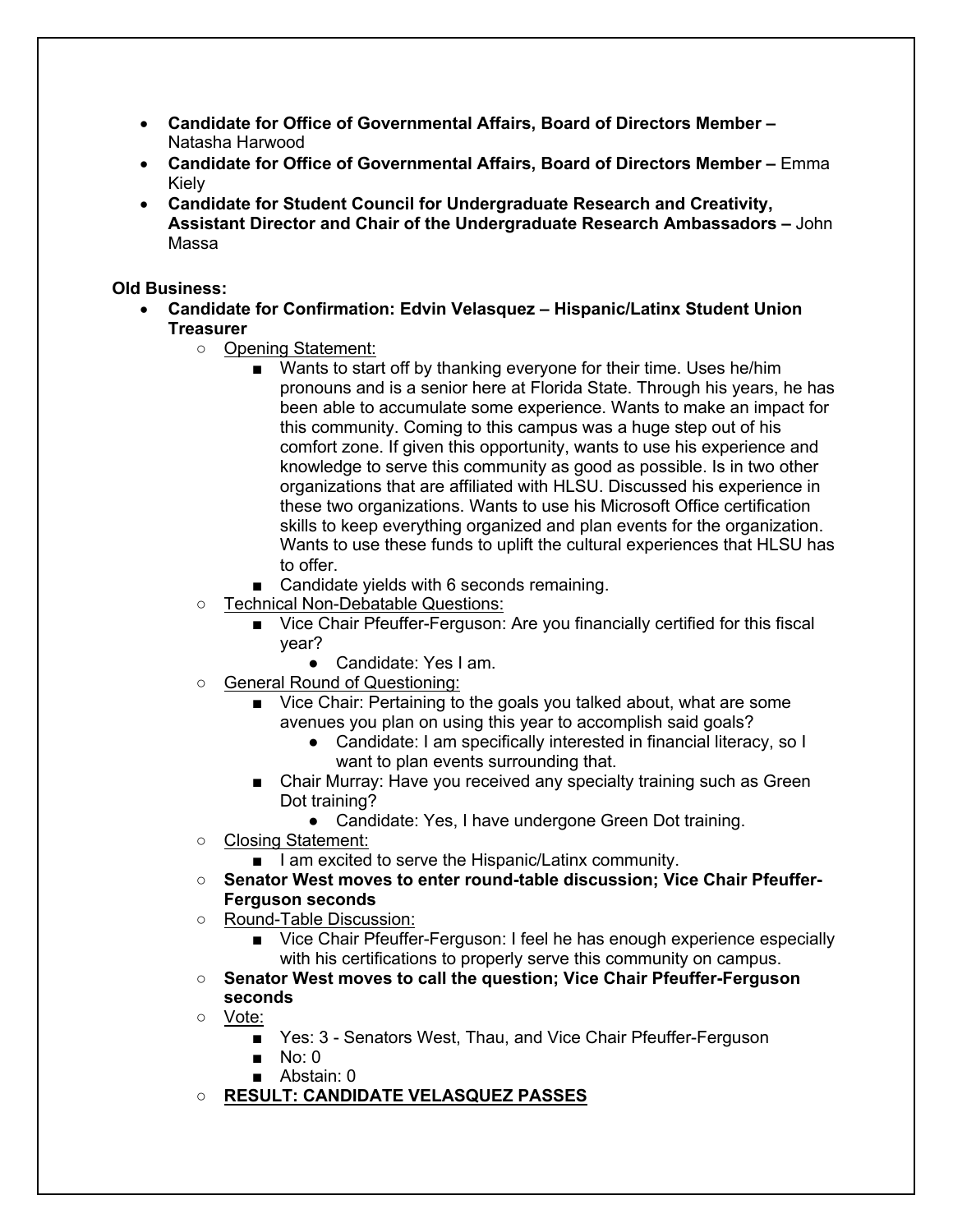## **New Business:**

- **Candidate for Confirmation: Jada Mohorn – Office of Governmental Affairs, Board of Directors Member**
	- Opening Statement:
		- Third year students doubling in Sociology and Mass Communications. Wants to be a part of something that would have a big impact on campus. Since they are already on the Union Board and worked with policies in the past. Wants to work with professionals on campus and help students on campus.
		- Candidate yields with 1 minute and 38 seconds remaining.
	- Technical Non-Debatable Questions:

■ None

- General Round of Questioning:
	- Vice Chair Pfeuffer-Ferguson: What sort of specific things dealing with policy do you aim to handle?
		- Mostly policies affecting students on campus, and increasing awareness for our students here on campus.
	- Chair Murray: OGA has been trying to deal with student engagement, so how do you plan on tackling this?
		- Candidate: Increasing the quality of communication with students.
- Closing Statement:
	- Thank you all so much for being here and for allowing them to have this opportunity.
- **Vice Chair Pfeuffer-Ferguson moves to enter round-table discussion; Senator Russell seconds**
- Round-Table Discussion:
	- Vice Chair Pfeuffer-Ferguson: Great candidate, will be voting yes.
- **Senator Russell moves to call the question; Vice Chair Pfeuffer-Ferguson seconds**
- Vote:
	- Yes: 3 Vice Chair Pfeuffer-Ferguson, Senators Russell and Thau
	- $\blacksquare$  No: 0
	- Abstain: 0

## ○ **RESULT: CANDIDATE MOHORN PASSES**

- **Candidate for Confirmation: Trevor Murray – Office of Governmental Affairs, Board of Directors Member**
	- Opening Statement:
		- Second year at FSU, but during his first year he did not see OGA do much work. He sees so much potential for this year. He went through OGA's statutes and realized that they were not doing everything they were supposed to be doing. Is super passionate about student engagement, including civic literacy. He wants to work with other agencies and RSOs to increases their engagement. Invites the committee to grill him.
		- Candidate yields with 1 minute and 38 seconds remaining.
	- Technical Non-Debatable Questions:
		- Senator Russell: Are you financially certified?
			- Candidate: Yes.
	- General Round of Questioning: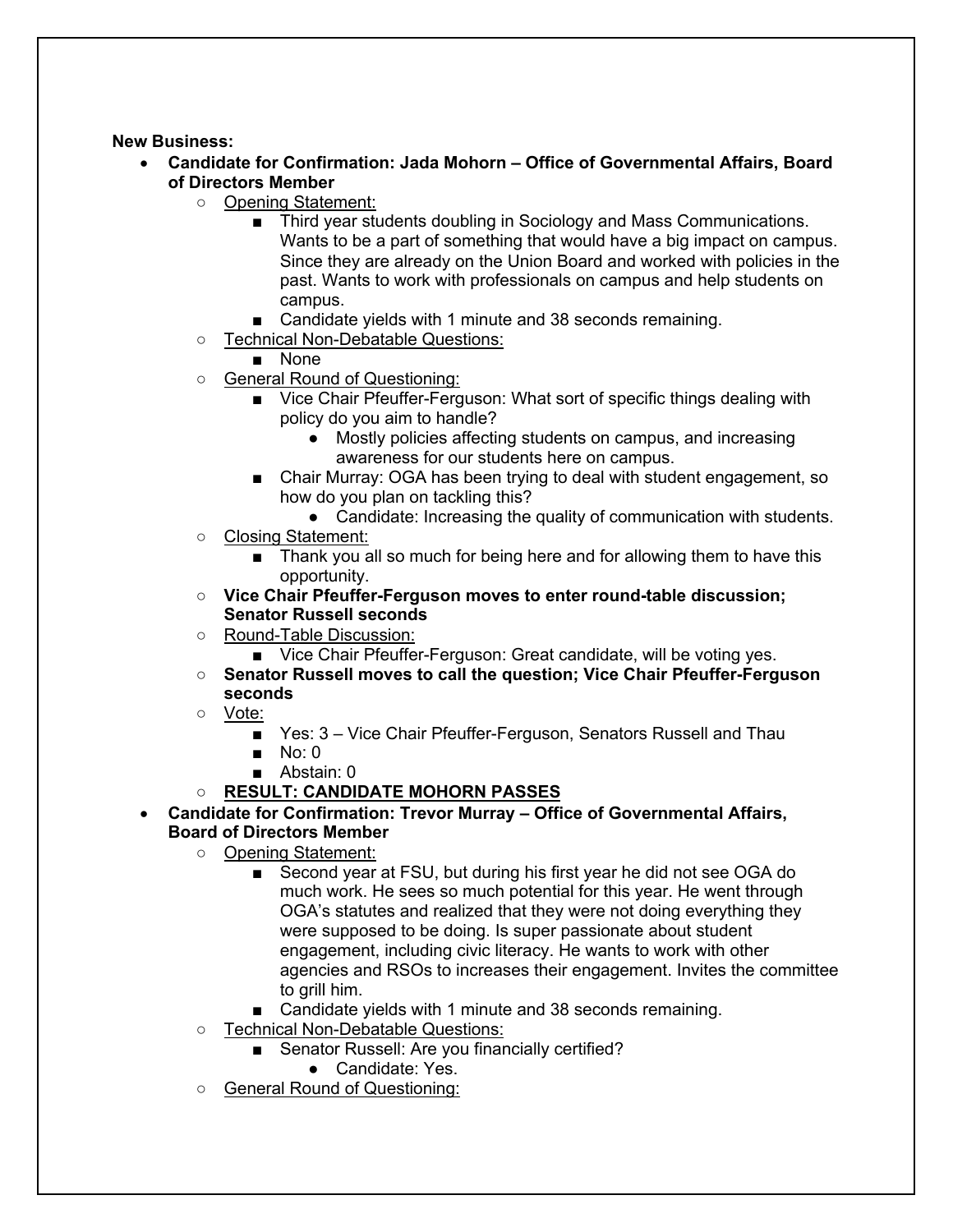- Senator Russell: Do you have any specific tangible goals that you want to achieve while in this position?
	- Candidate: The first thing that comes to my mind is FSU Day at the Capital. This is a great way to engage students and have lobbying. Since it was virtual last time, I want to try and make sure it is in person and an amazing event this year.
- Closing Statement:
	- Really appreciates everyone and the questions that were asked. Loves being on the other side of this committee. Loves the work OGA does and is really exvited for the potential OGA has. Wants to make sure the gap is closed with potential so that more work is being done.
- **Senator Russell moves to enter round-table discussion; Senator Powell seconds**
- Round-Table Discussion:
	- Senator Russell: Will be voting yes because Trevor is an outstanding leader and a committed person. Is committed to being a good role model and a good friend. Would do amazing if forwarded to this position.
	- Senator Powell: Will be voting yes, because he has worked with him in the past. Is very hardworking and a dedicated person.
- **Senator Powell moves to call the question; Senator Russell seconds**
- Vote:
	- Yes: 3 Senators Russell, Thau, and Powell
	- No: 0
	- Abstain: 1 Senator Murray
- **RESULT: CANDIDATE MURRAY PASSES**
- **Candidate for Confirmation: Ella Phillips – Office of Governmental Affairs, Board of Directors Member**
	- Opening Statement:
		- Sophomore majoring in Economics and ISS. Excited to get involved with SGA and OGA to increase their engagement. Is the secretary of their sorority and a peer mentor for the Honors Student Association. Wants to help with their strong communications skills and adaptability. Wants to help advance the team's agenda and increase transparency with town halls.
		- Candidate yields with 1 minute and 25 seconds remaining.
	- Technical Non-Debatable Questions:
		- None
	- General Round of Questioning:
		- Senator Russell: What is something that you are proud of that has to deal with your other leadership positions?
			- Candidate: When AOII was brought back to FSU, there were really strict regulations in order to wear the letters. Was able to help the e-board get rid of some of these regulations.
		- Vice Chair Pfeuffer-Ferguson: What are some avenues you hope to accomplish your goals when it comes to increasing transparency?
			- Candidate: Increasing awareness on campus, specifically for programs such as the Noles Engaged in Politics program. To increase student engagement, I would want to help more RSOs become registered to lobby, because that would help out immensely.
	- Closing Statement: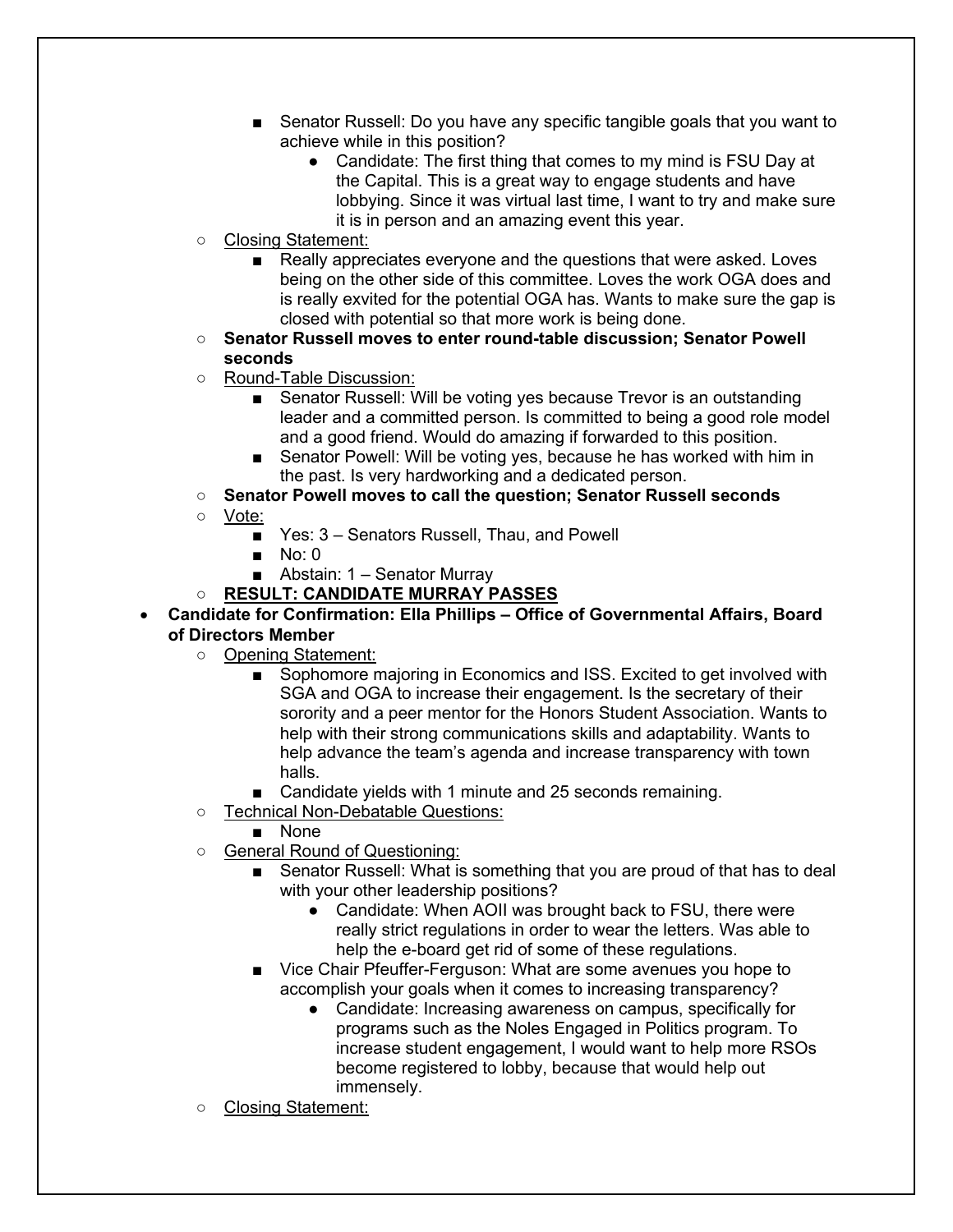- Wants to say thanks again for interviewing. Is looking forward to helping the student body through representation.
- **Vice Chair Pfeuffer-Ferguson moves to enter round-table discussion; Senator Russell seconds**
- Round-Table Discussion:
	- Vice Chair Pfeuffer-Ferguson: Knowing Ella outside of SGA stuff, I can confidently say she is a hard worker. If there is one word I could describe her with, it would be hard worker. She makes sure she gets things done efficiently in a timely manner. I am excited to see what she can do in this position over the next year, and I will be voting yes.
	- Senator Russell: Is also voting yes because she believes they will be able to serve the community better. Points to their goal with increasing punishments for students who do commit sexual assault.
- **Senator Powell moves to call the question; Vice Chair Pfeuffer-Ferguson seconds**
- Vote:
	- Yes: 4 Senators Russell, Thau, Powell, and Vice Chair Pfeuffer-Ferguson
	- No: 0
	- Abstain: 0
- **RESULT: CANDIDATE PHILLIPS PASSES**
- **Candidate for Confirmation: Natasha Harwood – Office of Governmental Affairs, Board of Directors Member**
	- Opening Statement:
		- Is a second year majoring in International Affairs and Environment and Society. Knew being in the state capital meant that there are a myriad of resources offered to students. Is passionate about increasing engagement and education about political issues. Has honed their leadership through various avenues. Learned a lot of abilities through their internship. Wants to bridge the gap between downtown and College Town. Feels there is a lot more that OGA can do.
		- Candidate yields with 5 seconds remaining.
	- Technical Non-Debatable Questions:
		- None
	- General Round of Questioning:
		- Vice Chair Pfeuffer-Ferguson: Over the course of your various leadership experiences, could you point to a time where you had to deal with people whom you did not fully agree with and discuss how that impacted you and helped you grow as a leader?
			- Candidate: At her internship, she was working with a community that all shared different views than hers. It was very interesting to put aside any personal opinions she had for the sake of professionalism. Was an ongoing issue, because she wanted to continue receiving support from the community. When doing this, she often had to work with them and alongside them, and through communication she was able to get them to understand the situation.
		- Senator Russell: When reading the goals for your potential role, is there a specific idea that you have that you want to do?
			- Candidate: Would like to increase involvement of the Greek life community through direct service and engagement. Wants to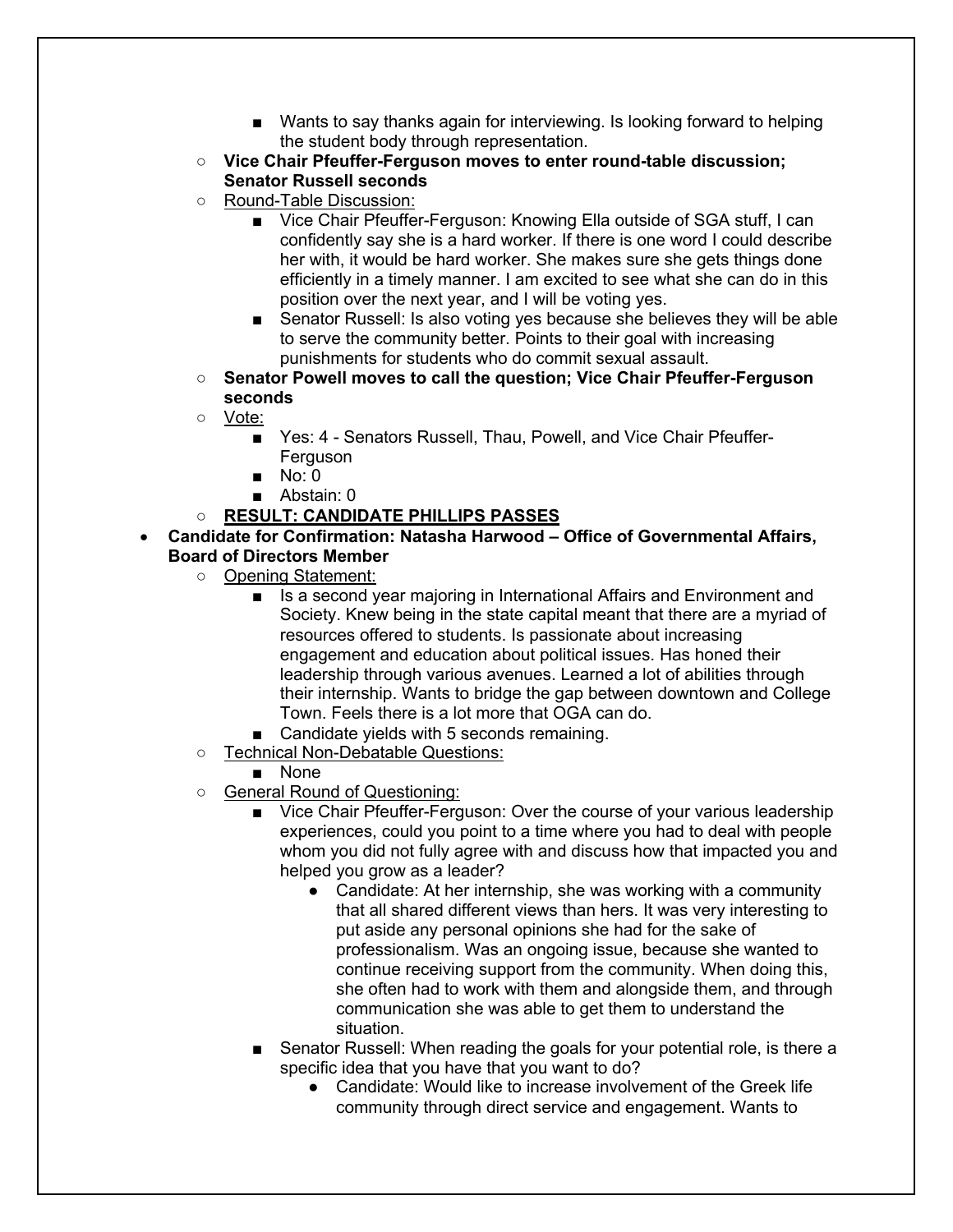reach out to other organizations to get them involved. In the end, wants to increase awareness about OGA

- Closing Statement:
	- Thank you all for your time and I appreciate you for listening.
- **Vice Chair Pfeuffer-Ferguson moves to enter round-table discussion; Senator Russell seconds**
- Round-Table Discussion:
	- Vice Chair Pfeuffer-Ferguson: Everything about the application and questions answered were pretty comprehensive. Everything with their involvement will help them to bring a diverse perspective to OGA, so I will be voting yes.
	- Senator Russell: Feels their goals and ideas will serve OGA well. Has a ton of communities they are wanting to serve, so will be voting yes.
	- Senator Powell: Voting yes for the same reasons as other two senators. Points to their goals of bridging the gap between downtown and College Town.
- **Senator Russell moves to call the question; Senator Thau seconds**
- Vote:
	- Yes: 4 Senators Russell, Thau, Powell, and Vice Chair Pfeuffer-Ferguson
	- No: 0
	- Abstain: 0
- **RESULT: CANDIDATE HARWOOD PASSES**
- **Candidate for Confirmation: Emma Kiely – Office of Governmental Affairs, Board of Directors Member**
	- Opening Statement:
		- Third year student majoring in International Affairs and Media Communications Studies. Feels that FSU's experience is so much more than what we do in the classroom as students. Since we are located so close to the capital, we have a plethora of resources and opportunities. On campus, they are involved with a couple of different things that are important to them and strengthened their passion for community engagement, including PeaceJam, the Student Foundation, and NEP. Would like to see the NEP program expand, and would be willing to help direct that program. In the past, worked for two different representatives and wrote some newsletters for them. Currently interns as a political communications intern. Really values transparency and accessibility, which is something that they think would really benefit OGA.
		- Candidate yields with 0 seconds remaining.
	- Technical Non-Debatable Questions:
		- None
	- General Round of Questioning:
		- Senator Russell: On your application you discussed various goals that have to deal with reaching out to students, how would you go about reaching out to students that have no ties to SGA?
			- Candidate: Possibly having an OGA Liaison go to various GBMs to increase awareness, as well as utilizing social media more to make it more accessible for students.
		- Senator Russell: Do you currently hold any other leadership positions?
			- Candidate: Yes, I currently am an RA through University housing and I used to be an ambassador for SAA.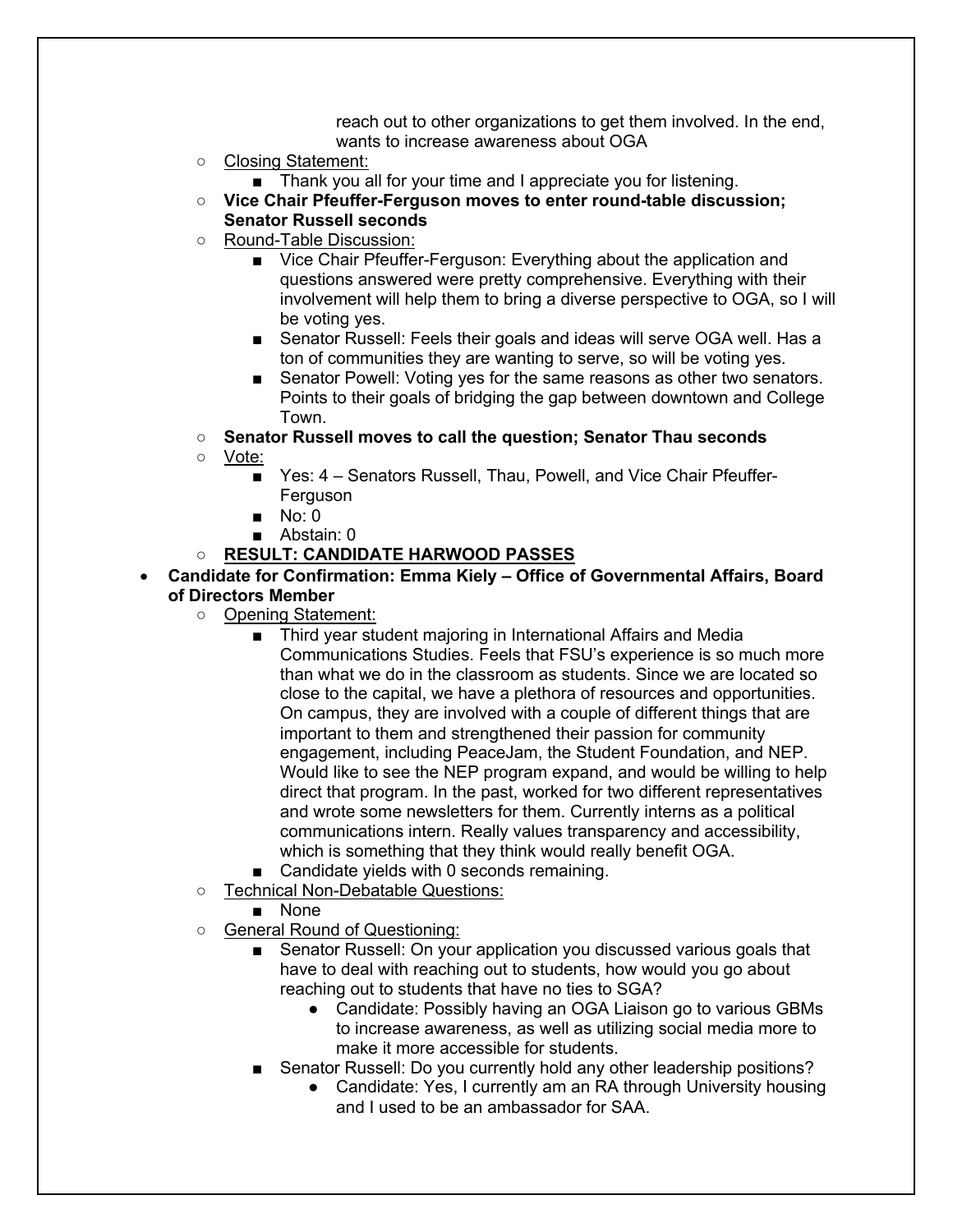- Chair Murray: Where do you RA?
	- Candidate: Azalea.
- Closing Statement:
	- No time left for closing.
- **Vice Chair Pfeuffer-Ferguson moves to enter round-table discussion; Senator Russell seconds**
- Round-Table Discussion:
	- Senator Russell: Will be voting due to their past involvement that could help OGA. Does not feel they have too many commitments that could impact their ability to serve OGA.
	- Senator Powell: Will be voting yes due to how motivated they are to serve and that's what OGA needs.
- **Senator Russell moves to call the question; Vice Chair Pfeuffer-Ferguson seconds**
- Vote:
	- Yes: 4 Senators Russell, Thau, Powell, and Vice Chair Pfeuffer-Ferguson
	- No: 0
	- Abstain: 0
- **RESULT: CANDIDATE KIELY PASSES**
- **Candidate for Confirmation: John Massa – Student Council for Undergraduate Research and Creativity, Assistant Director and Chair of the Undergraduate Research Ambassadors**
	- Opening Statement:
		- Interested in this position due to being an Ambassador last year. Really valued his experience in this role and how critical of a role they play. Since research has been such a pivotal role in his experience, he wants to serve students on campus. Wants to place more emphasis on the second half of the year, since things tend to get more boring. Wants to try to work on grant writing and getting more students involved with more things to do. It's good for both the URAs and students doing research.
		- Candidate yields with 1 minute and 20 seconds remaining.
	- Technical Non-Debatable Questions:
		- None
	- General Round of Questioning:
		- Vice Chair Pfeuffer-Ferguson: As we see so many students lose interest in research after they go through it for a year, what kind of ideas do you have to keep students engaged with and interested in research?
			- Candidate: Working with other RSOs and going to classes to talk with students. As students do research outside of their major, this can create issues. We should reach out to them.
		- Senator Russell: What is something that you would want to change with this role?
			- Candidate: Helping students find more research that is in line with their major and interests. Wants to prioritize reaching out to students earlier in order to be more proactive and help these students.
		- Chair Murray: How would you describe SCURC and their Ambassadors to someone who has never heard of either of them before?
			- Candidate: As a way to get involved easily and an entry point for FSU. Gets you involved with research, and URAs are about the